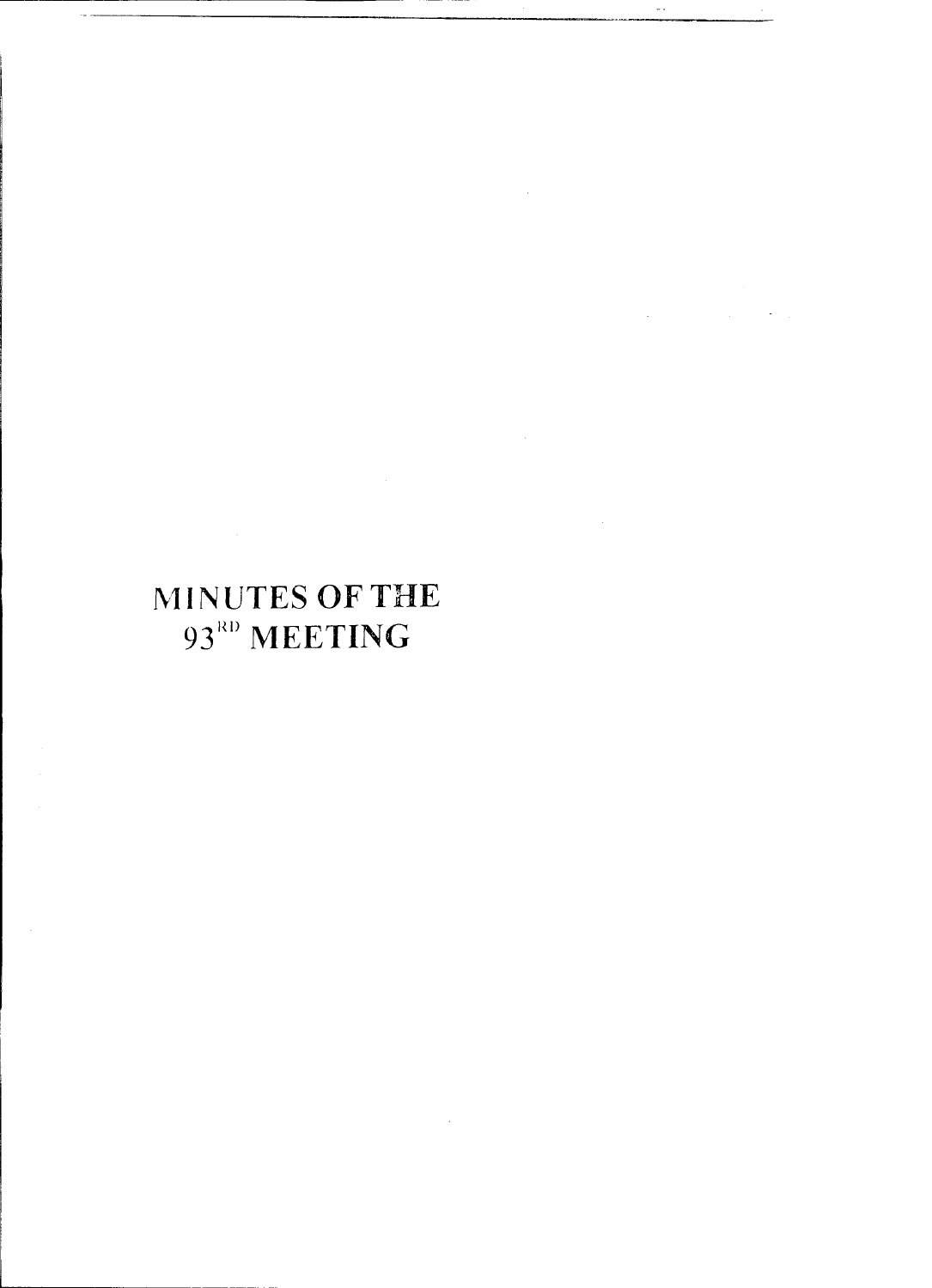## FEDERAL GOVERNMENT EMPLOYEES HOUSING FOUNDATION 1<sup>st</sup> & 2<sup>nd</sup> FLOOR, AL-ASGHAR PLAZA, CHINA CHOWK, BLUE AREA ISLAMABAD. \*\*\*\*\*

-.-.:

## Subject: - MINUTES OF  $93^{RD}$  MEETING OF THE<br>EXECUTIVE COMMITTEE OF FCF EXECUTIVE COMMITTEE OF F.G.E<br>HOUSING FOUNDATION HELD ON 12TH FOUNDATION HELD ON 12TH SEPTEMBER 2007.

1. The 93<sup>rd</sup> meeting of the Executive Committee was held on 12 September, 2007 at 11: 30 a.m in the Committee Room of *Mlo* Housing & works, B-Block, Pak. Secretariat Islamabad, under the Chairmanship of Secretary (H&W). The following attended the meeting:-

- i. Mr. Altaf Hussain Agral, Additional Secretary, *Mlo* Interior, Islamabad
- ii. Mr. Abrar Alam, Sr. Joint Secretary, M/o H&W, Islamabad
- iii. Mr. Shahid Hameed, Director General, FGEHF, Islamabad.
- iv. Brig. Nusratullah, Member Planning, CDA, Islamabad
- v. Mr. Saleem Iqbal Qureshi, Consultant/Engineering Advisor, M/o H&W, Islamabad.
- vi. Rana Taj Muhammad Khan, Co-opted Member.

2. The meeting started with recitation from the Holy Quran. The Chairman welcomed the participants and gave a brief background of the meeting.

3. The various agenda items discussed in the meeting and decisions taken are as under: -

## AGENDA ITEM NO.1 CONFIRMATION OF THE MINUTES OF THE 92<sup>ND</sup> MEETING HELD ON 21-06-2007

f. There being no observation/comments, the Executive Committee confirmed minutes of the 92<sup>nd</sup> meeting.

 $\frac{1}{2}$  -2 -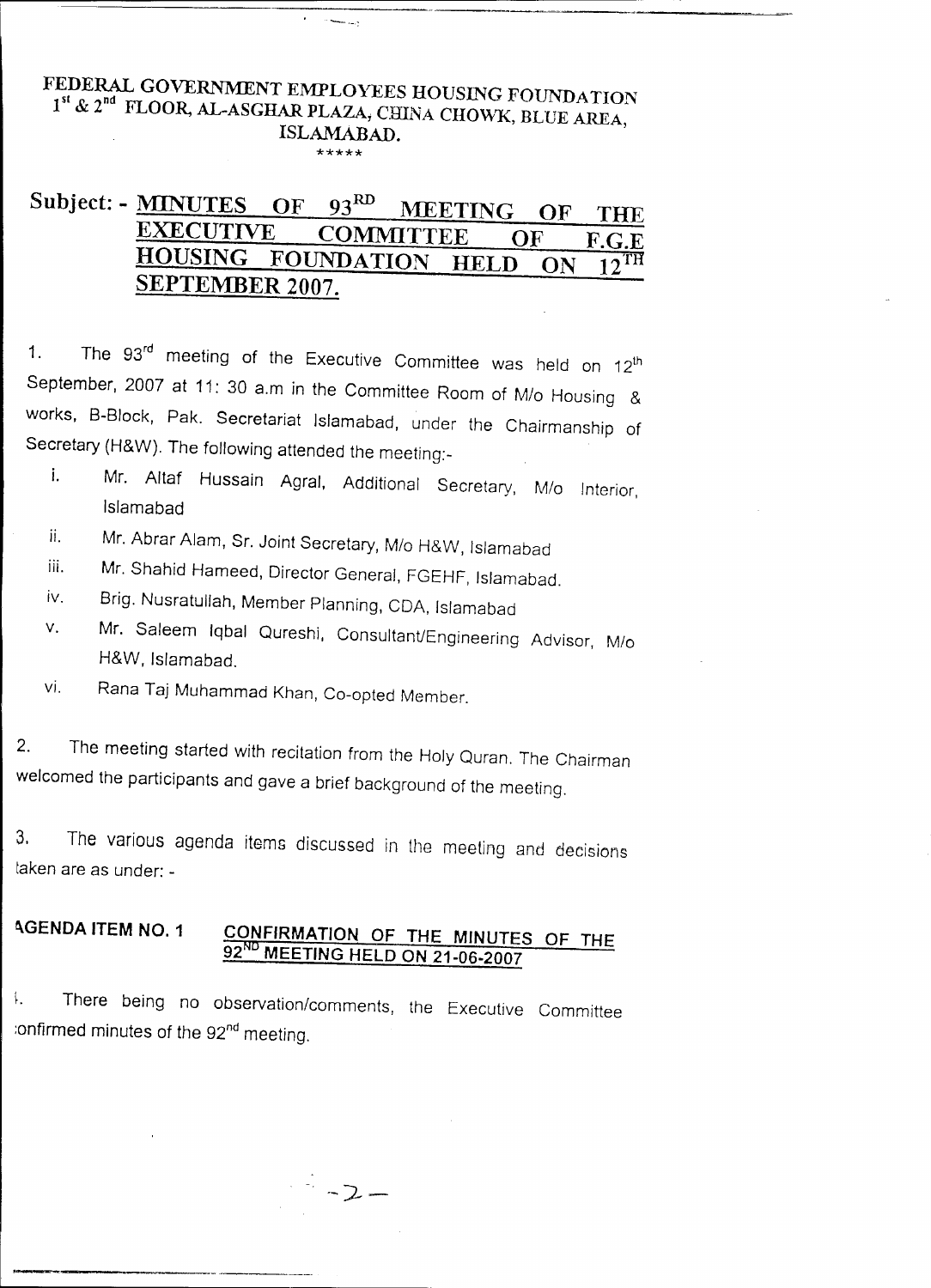## **AGENDA ITEM NO.2 IMPLEMENTATION STATUS OF EXECUTIVE COMMITTEE TAKEN IN 92ND MEETING**

5. OG (HF) briefed the participants about the development progress in Phase-III. Although roads have been constructed. and sewerage and water supply lines have been laid but. However, COA has not been able to provide trunk infrastructure for water supply and sewerage.

6. Member (Planning) COA informed that the sub-sectors G-13/3 & G-13/4 would be linked to the sewer main being laid to connect with existing sewer system. He also assured to workout the possibility to link the sewerage net work of G-13/1 and G-13/2 with that of G-13/3 & G-13/4 through pumping.

7. The Committee was also informed that Housing Foundation has already made a payment of Rs. 39.54 million to COA for boring three tube wells in G-13/3 and G-14/4 and for the construction of water reservoir to fulfill the needs of these two sectors till the water supply line being laid by COA from Khanpur Dam is commissioned.

8. DG (HF) apprised the Committee that the observations made by the Sub-Committee on the budget of Housing Foundation for financial year 2007 have been attended. The budget would shortly be presented before the Sub-Committee. It was also proposed that the same may be put up to Chairman Executive Committee for approval.

#### **AGENDA ITEM NO.3 HOUSING FACILITIES TO FEDERAL GOVERNMENT EMPLOYEES PHASE-IV HOUSING SCHEME AT ISLAMABAD REVIEW OF PROGRESS.**

9. DG (HF) briefed the members regarding the acquisition process of Phase-IV scheme in detail. He also apprised the Committee about the decision taken by the Committee constituted by the Prime Minsiter to resolve the issues pertaining to the acquisition of land in sector G-14/1,2,3. The Committee was also informed that a meeting with ICT administration was in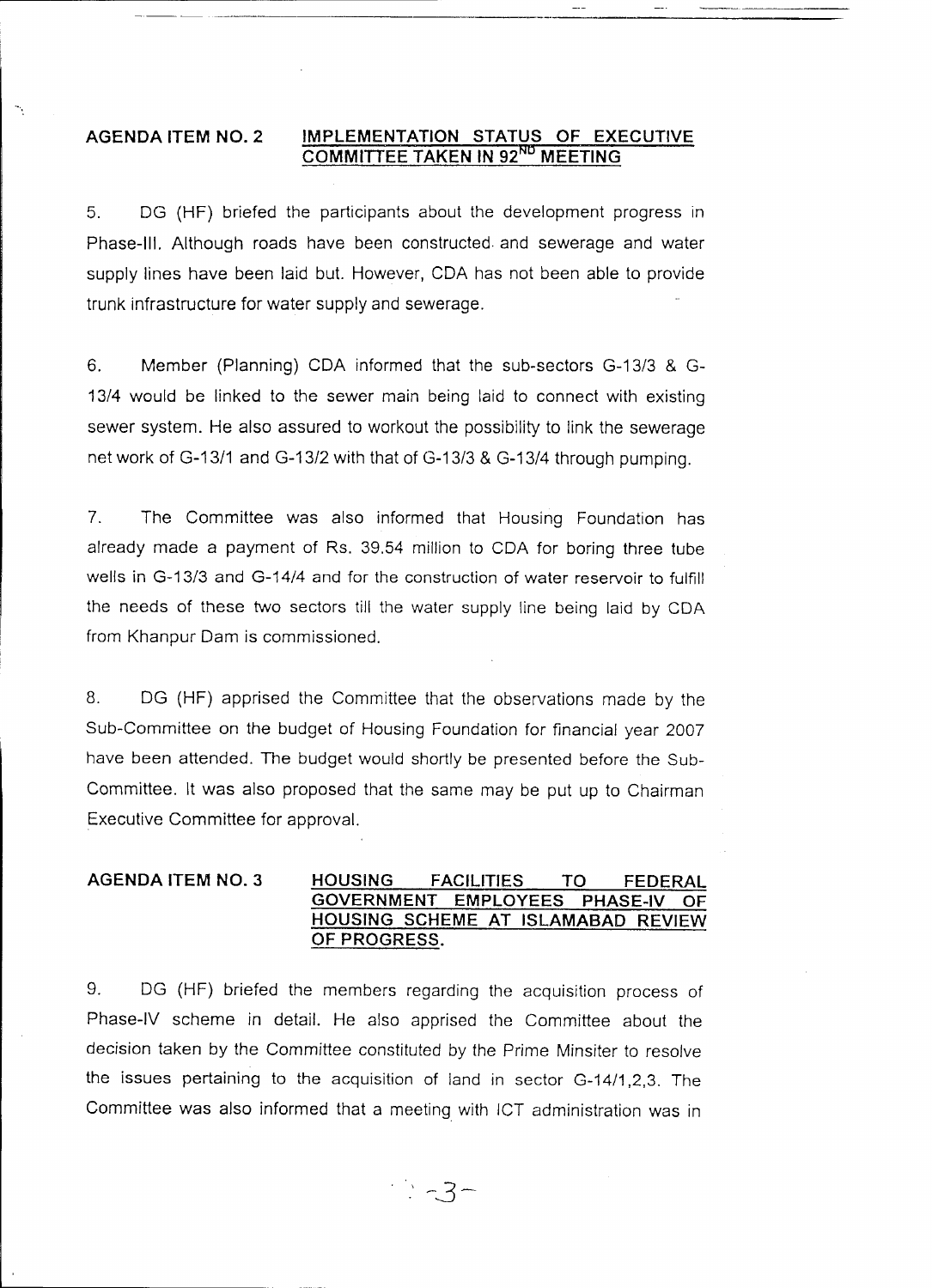progress that day in line with the decision of the Executive Committee and updated analysis of rates have been provided by Pak PWD to the representative of ADC (R ), ICT administration.

10. Chairman Executive Committee requested the Additional Secretary *Mlo* Interior to advise the Distt Administration to ask LAC to expedite the acquisition of land and also directed that Director (Tech) **HF** should keep liason with the LAC and should attend all the meetings to take important decisions at site.

11. Chairman Executive Committee also requested the Additional Secretary *Mlo* Interior to call a meeting of Distt. Administration, ICT to review the progress pertaining to acquisition of land and advise them to remove the impediments in the acquisition process at the earliest.

12. DG (HF) informed that HF has already approached HBFC, NBP, HBL, Askari Bank Ltd and Bank AI-Falah to seek a loan amounting to RS.2.0 billion for a period of 3-4 years in connection with acquisition of land in sector G-*14/1,2,3* and *G-15/3,* for Phase-IV of its housing scheme. It was also informed that he has already held a meeting with M.D. HBFC in this connection and similar meetings would be held with other commercial banks.

13. Chairman Executive Committee directed that a summary be sent to the Prime Minster for provision of loan by giving previous precedent when a loan, amounting to Rs. 100 Million was provided by the Finance Division for Housing Scheme, Phase-I, Islamabad and also indicate that Punjab Govt has provided financial assistance amounting to RS.5 billion to Punjab Government Servants Housing Foundation for its housing schemes.

14. The Executive Committee proposed that AI-Meezan Bank (which provides interest free loan) and Bank of Punjab may also be approached for arranging loan facility to the Housing Foundation.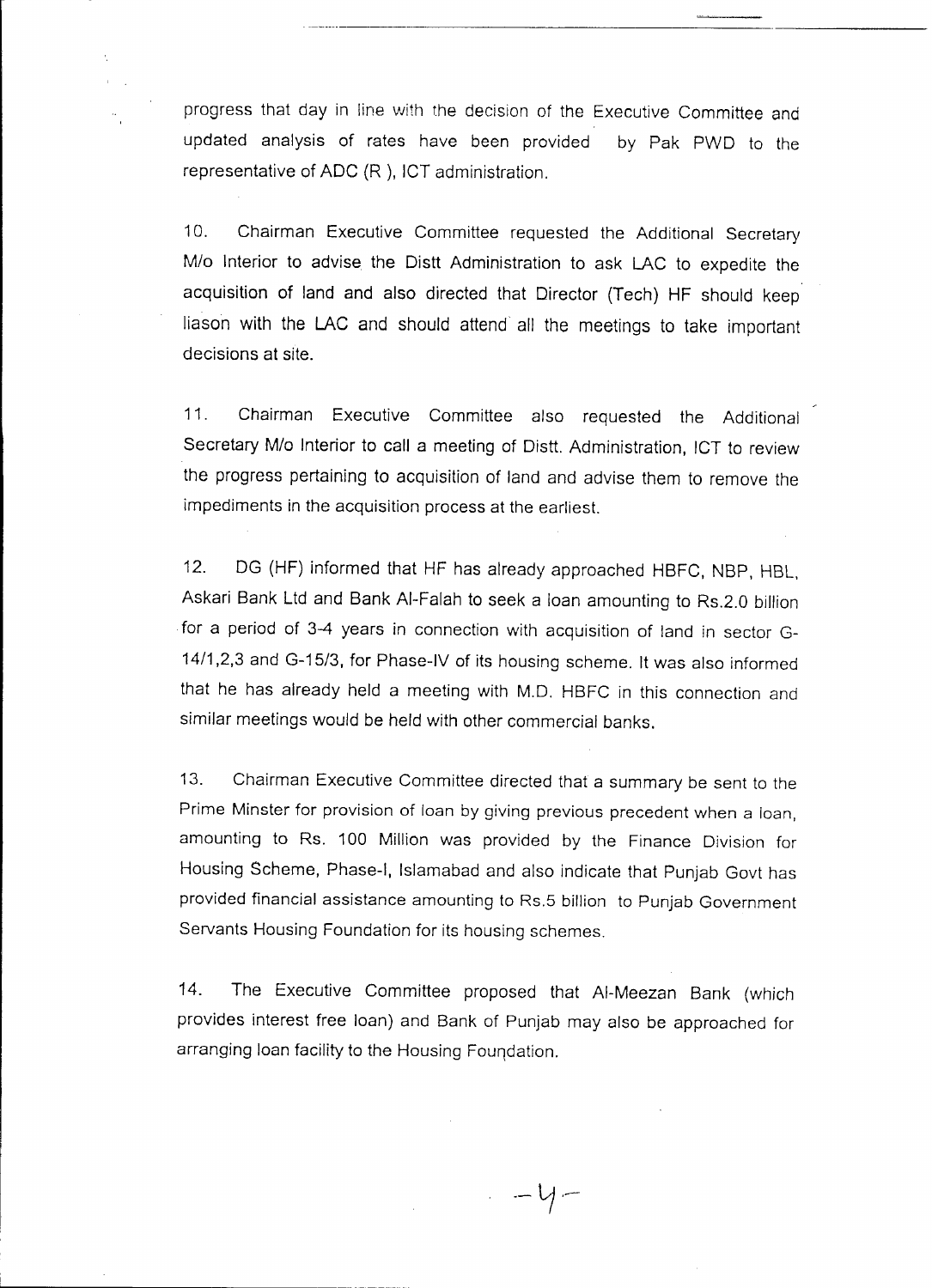15. Chairman Executive Committee requested Additional Secretary *Mlo* Interior to direct COA to ensure that no encroachments or built up properties are allowed to take place on the land in question.

------------\_ ...\_====--=-'

16. Chairman Executive Committee observed that against 5130 plots. The HF has issued provisional allotments to about 4000 eligible applicants who fulfilled the criteria, whereas, about 1000 provisional allotment letters are still to be issued after verification of service particulars of the applicants. The nonissuance of provisional allotment letters to all 5130 eligible applicants was also one of the factors contributing towards cash flow problems of HF. To expedite the process of confirmation of service particulars of the applicants, the Chairman directed that all such letters be written directly to the applicant with endorsement to his department, intimating that he should personally ensure that requisite information is provided by his department within fifteen days otherwise his application shall not be entertained and the plot shall be offered to the next applicant on the merit list. This step would help ensure swift issuance of pending provisional allotment letters.

 $\mathcal{O}_1$ 

#### AGENDA ITEM NO.4 ALLOCATION OF PLOT NUMBER TO ALLOTIEES OF PHASE-IV SECTOR G-*14/1,2,3* ISLAMABAD AND MAKING THEM TRANSFERABLE.

17. OG (HF) briefed the participants that HF was facing financial hardships and was unable to pay the funds required by LAC to make payments to affectees cost of their land and built up properties. It was also informed that the allottees were not paying their due installments in time with the result that HF could not make full payment to LAC. It was proposed that one of the option to generate funds would be to allocate plot numbers to those allottees of who make full payment and making the plots transferable. After detailed deliberations the Executive Committee agreed with the proposal with the advice that in the first phase only those allottees (out of 5130 plots) who have made full payments may be included in the ballot. Further, the allottees should be advised through press that, only those allottees would be included in the balloting who clear all their dues within 15 days from the publication of the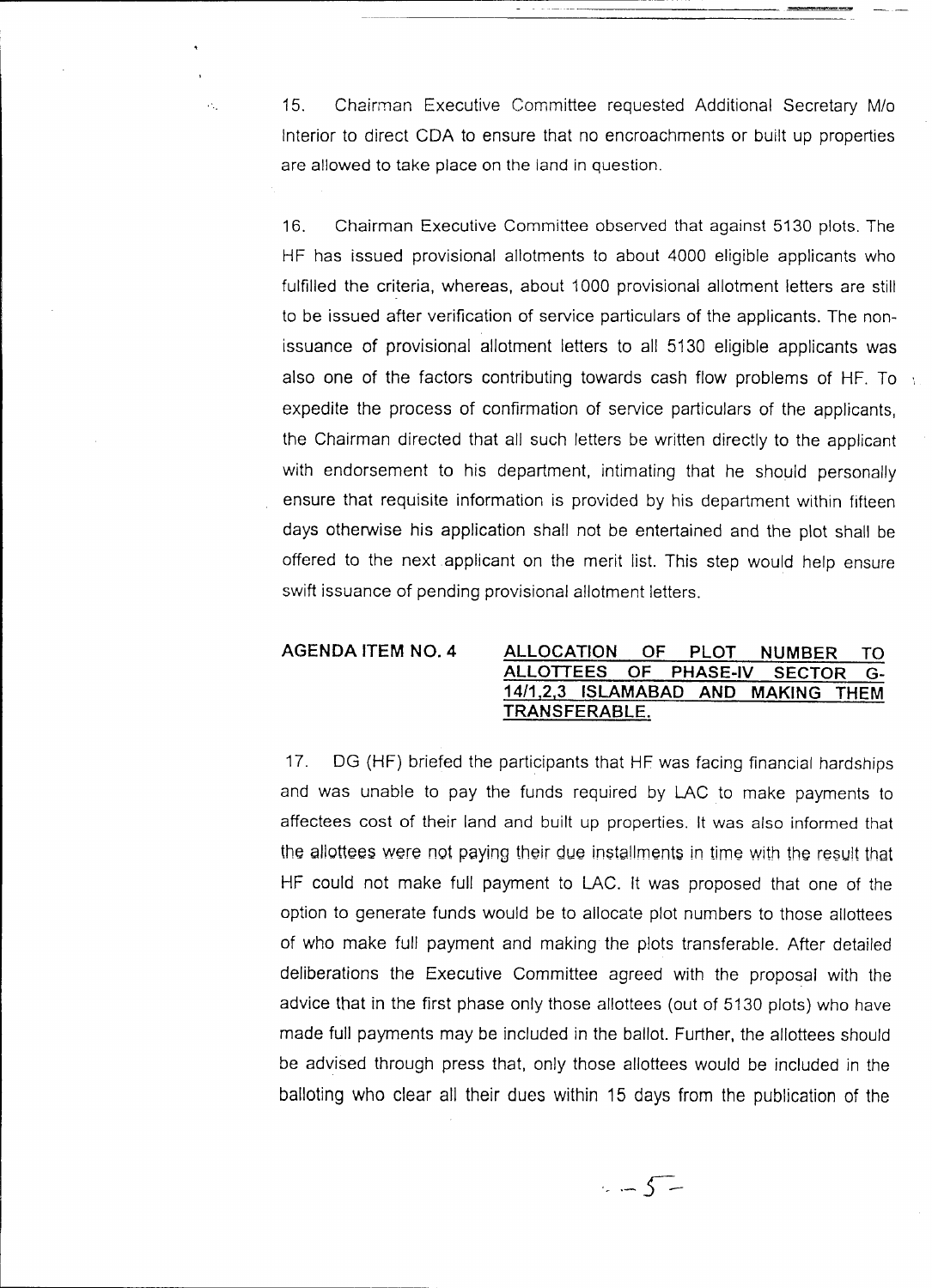press advertisement. The plots should be transferred only after their allotees are intimated the plot numbers.

-----------"--"--- --- - ~d , • \_

18. Executive Committee also approved the levy of transfer *fee* @ *Rs-250i*per sq yd and enhanced urgent transfer fee by 50% from existing, Rs. 10,000 to 15000/-, applicable to all categories.

## **AGENDA ITEM NO.5 HOUSING SCHEME PHASE-III, ISLAMABAD \_ ISSUANCE OF NOTICES TO DEFAULTERS.**

19. The Executive Committee was apprised that HF has already completed the development work of Phase-III (G-13 & G-14/4), whereas, about Rs.119 million was still to be recovered from a good number of allottees on account of cost of land, corner charges, development cost etc. The Executive Committee agreed with the proposal to issue final notices to all defaulters to clear all outstanding dues with 30 days, failing which their allotments would be cancelled without any further notice. It was directed that final notice be published in the print media and notices should also be sent to individual/defaulters on their given addresses.

20. Chairman Executive Committee observed that final notice should be \ issued under the signatures of concerned officer of Estate Section.

## **AGENDA** ITEM NO. **6 AMENDMENT IN MEMORANDUM AND ARTICLES OF ASSOCIATION.**

21. The Executive Committee was apprised by the Law Officer of the Housing Foundation that draft Resolution for amendment in the Memorandum and Articles of Association was prepared by the Sub-Committee constituted by the Executive Committee in its 89<sup>th</sup> meeting held on 16-01-2007. The Executive Committee was also apprised that proposed amendments are prerequisite of exemption of income tax of the Housing Foundation being nonprofit organization. The said Resolution was discussed in detail and approved the proposed amendments with modification that the Executive Committee should have three co-opted members from the allottees of on going phase

 $-6-$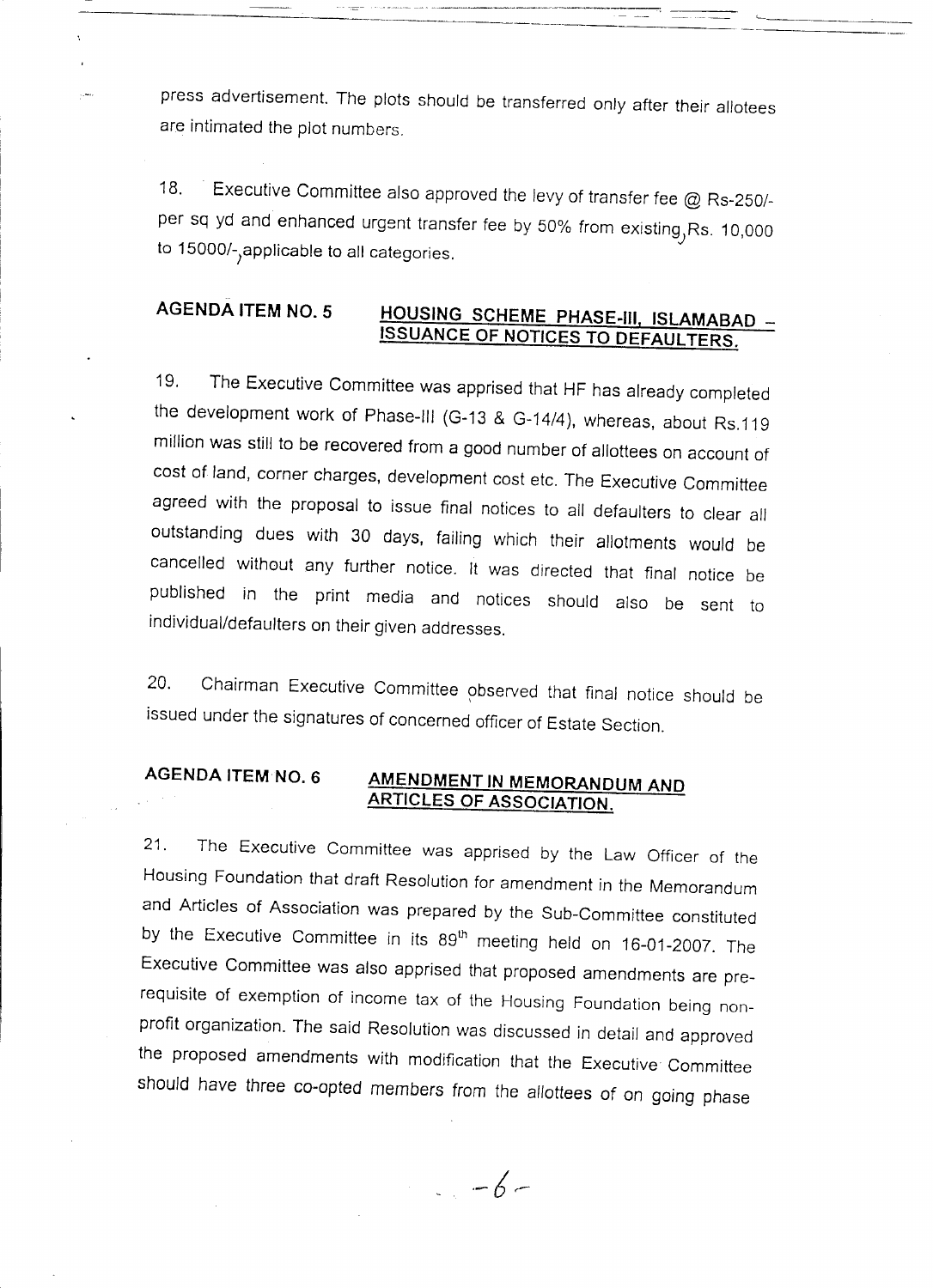nominated by the Executive Committee for a period of three years. The subpara 'C' of the subject Membership has accordingly been modified. The said amended "Special Resolution" is part of the minutes.

 $\sigma_{\rm{max}}$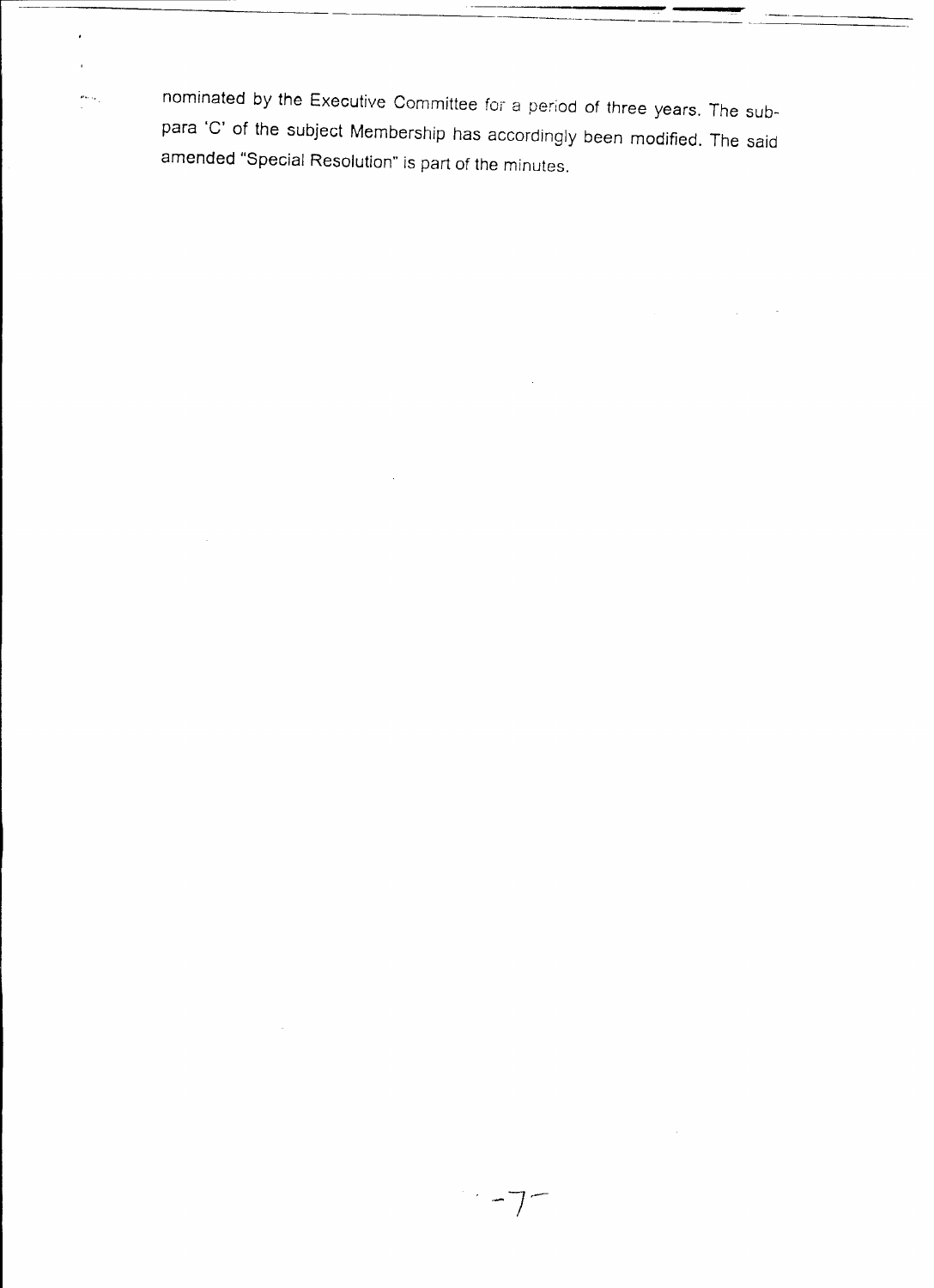## FEDERAL GOVERNMENT EMPLOYEES HOUSING FOUNDATION, AL-ASGHAR PLAZA, BLUE AREA, ISLAMABAD. .

## SPECIAL RESOLUTION

~.". \ ~..

## ON

## PROPOSED CHANGES IN MEMORANDUM & ARTICLES OF ASSOCIATION OF THE FOUNDATION

## *A. PROPOSED CHAl'lGES iN MEMORANDUM OF ASSOCIATION.*

I I,

**international** 

**IN ANTIQUES EN L'AUTEURE DE L'AUTEURE DE L'AUTEURE DE L'AUTEURE DE L'AUTEURE DE L'AUTEURE DE L'AUTEURE DE L'AU** 

**INTERNATIONAL PROPERTY AND INCOME.** 

**FALLING TRANSFORMATION** 

 $\mathcal{A}% _{0}\left( t\right) \equiv\mathcal{A}_{\mathcal{A}}\left( t\right) \equiv\mathcal{A}_{\mathcal{A}}\left( t\right) \equiv\mathcal{A}_{\mathcal{A}}\left( t\right) \equiv\mathcal{A}_{\mathcal{A}}\left( t\right) \equiv\mathcal{A}_{\mathcal{A}}\left( t\right) \equiv\mathcal{A}_{\mathcal{A}}\left( t\right) \equiv\mathcal{A}_{\mathcal{A}}\left( t\right) \equiv\mathcal{A}_{\mathcal{A}}\left( t\right) \equiv\mathcal{A}_{\mathcal{A}}\left( t\right) \equiv\mathcal{A}_{\mathcal{A}}\$ ~ ~ ~ ~ ~;;.;

I

I

| Article $\#$ | <b>Existing Provisions</b>                                                                                                                                                                                                                                                                                                                                                                                                                                                                                                                                                                                                | <b>Proposed Provisions</b>                                                                                                                                                                                                                                                                                                                                                                                                                                                                                                                                                                                                                                                                                                   |  |
|--------------|---------------------------------------------------------------------------------------------------------------------------------------------------------------------------------------------------------------------------------------------------------------------------------------------------------------------------------------------------------------------------------------------------------------------------------------------------------------------------------------------------------------------------------------------------------------------------------------------------------------------------|------------------------------------------------------------------------------------------------------------------------------------------------------------------------------------------------------------------------------------------------------------------------------------------------------------------------------------------------------------------------------------------------------------------------------------------------------------------------------------------------------------------------------------------------------------------------------------------------------------------------------------------------------------------------------------------------------------------------------|--|
| Ш            | The objects for which the Company is established are as<br>follow:<br>Federal<br>eradicate shelterlessness<br>in<br>$\tau_{\Omega}$<br>a)<br>Government Employees and to make and assist<br>as far as possible each of them have a house at<br>the time of his retirement or earlier, and his<br>dependents in case of his death before retirement,<br>on such terms as the Board of Governors may<br>العصمر والمرادف وأحاداج<br>determine;<br>to initiate. launch, sponsor and implement<br>b)<br>Housing Schemes on ownership basis in<br>Islamabad, the Provincial Capitals and other<br>major cities of Pakistan: and | The objects for which the Company is established are as<br>follow:<br>cradicate shelterlessness<br>Federal<br>a) $TO$<br>$\overline{\text{in}}$<br>Government Employees, both serving and<br>retired and any target group approved by the<br>Board of Governors from time to time and assist<br>as far as possible each of them to have a house at<br>the time of his retirement or earlier, and his<br>dependents in case of his death before retirement,<br>on such terms as the Board of Governors may<br>determine:<br>b) To initiate, launch, sponsor and implement<br>Housing Schemes for target groups mentioned<br>in III (a) above in Islamabad, the Provincial<br>Capitals and other major cities of Pakistan: and |  |
| IV.          | The income of the Company whensoever derived shall<br>be applied solely towards promotion of the objects of the<br>Foundation as set forth in the Memorandum of<br>Association and no portion thereof shall be paid or                                                                                                                                                                                                                                                                                                                                                                                                    | The money, property or income of the Company<br>whenever derived shall be applied solely towards<br>promotion of the objects of the Foundation as set forth in<br>the Memorandum of Association and no portion thereof                                                                                                                                                                                                                                                                                                                                                                                                                                                                                                       |  |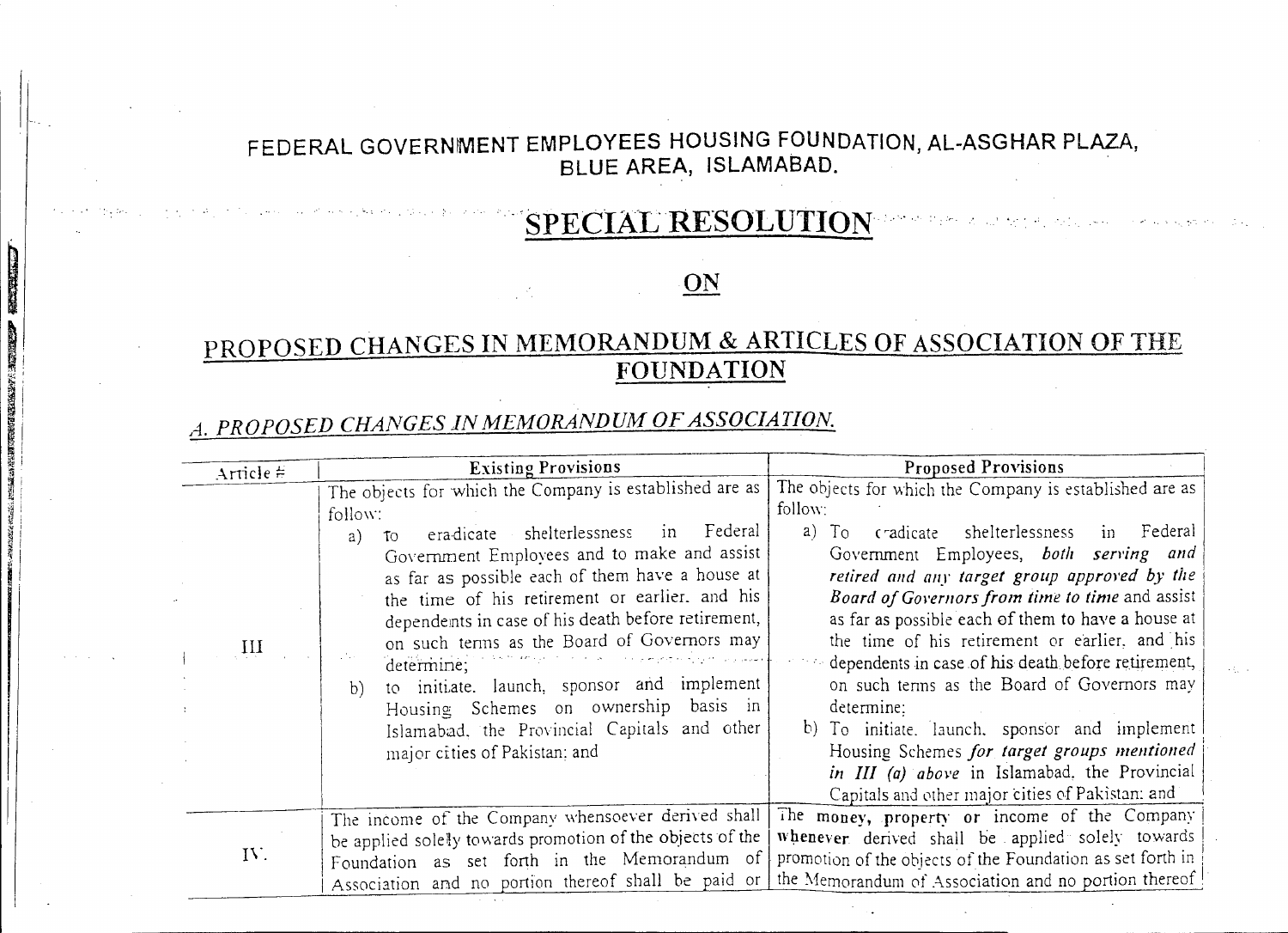| ATUCICH | LADSING A LUTIONUMO                                           |                                                               |  |
|---------|---------------------------------------------------------------|---------------------------------------------------------------|--|
|         | transferred directly or indirectly by way of dividend,        | shall be paid or transferred directly or indirectly by way    |  |
|         | bonus or otherwise by way of profit, Members of the           | of dividend, bonus or otherwise by way of profit, to the      |  |
|         | Foundation. Provided that nothing herein contained shall      | Members of the Foundation. Provided that nothing              |  |
|         | prevent the payment in good faith of remuneration to any      | herein contained shall prevent the payment in good faith      |  |
|         | officers or employees of the Foundation or other person       | of remuneration to any officers or employees of the           |  |
|         | in return for any services actually rendered, or rent for     | Foundation or other person in return for any services         |  |
|         | any property, leased or hired from any person to the          | actually rendered, or rent for any property, leased or        |  |
|         | Foundation. No member of the Executive Committee or           | hired from any person to the Foundation. No member of         |  |
|         | the Foundation shall be appointed to any salaried office      | the Executive Committee or the Foundation (except the         |  |
|         | of the Foundation or any office of the Foundation paid        | whole time Director General) shall be appointed to any        |  |
|         | by fees and no remuneration or other benefit in money or      | salaried office of the Foundation or any office of the        |  |
|         | moneys worth shall be given by the Foundation to any          | Foundation paid by fees and no remuneration or other          |  |
|         | Director except repayment of out of pocket expenses.          | benefit in money or money's worth shall be given by the       |  |
|         |                                                               | Foundation to any member except repayment of out of           |  |
|         |                                                               | pocket expenses.                                              |  |
|         | No addition, alteration or amendment shall be made to or      | No addition, alteration or amendment shall be made to or      |  |
|         | in the provision or regulations contained in the              | in the Constitution, Memorandum or Articles of                |  |
|         | Memorandum or Articles of Association for the time            | Association, trust deed, rules, regulations or byelaws,       |  |
|         | being in force unless the same shall have been previously     | as the case may be, for the time being in force unless        |  |
| V.      | submitted to, and approved by Executive council of the        | the same shall have been previously submitted to and          |  |
|         | Foundation and the Corporate Law Authority.                   | approved by the Executive Committee of the                    |  |
|         |                                                               | Foundation. Securities & Exchange Commission of               |  |
|         |                                                               | Pakistan and Regional Commissioner Income Tax                 |  |
|         | Notwithstanding what is stated herein before, if upon         | Notwithstanding what is stated hereinbefore, if upon          |  |
|         |                                                               | winding up or dissolution of the Foundation there             |  |
|         | winding up or dissolution of the Foundation there.            | remains, after satisfaction of all its debts and liabilities. |  |
|         | remains, after satisfaction of all its debts and liabilities, |                                                               |  |
|         | any property whatsoever, the same shall be given or           | any property whatsoever, the same shall be given or           |  |
|         | transferred to some association or organization or            | transferred, within three months of the dissolution           |  |
| X.      | association or organization having objects similar to the     | under intimation to Central Board of Revenue, to              |  |
|         | objects of the Foundation and which shall prohibit the        | some association or organization or associations or           |  |
|         | distribution of its or their income among its or their        | organizations having objects similar to the objects of the    |  |
|         | Members to an extent at least as great as is imposed on       | Foundation and which prohibit the distribution of its or      |  |
|         | the Foundation under or by virtue of clause iv thereof,       | their income among its or their Members to an extent at       |  |
|         | such association or associations or organizations to be       | least as great as is imposed on the Foundation under or       |  |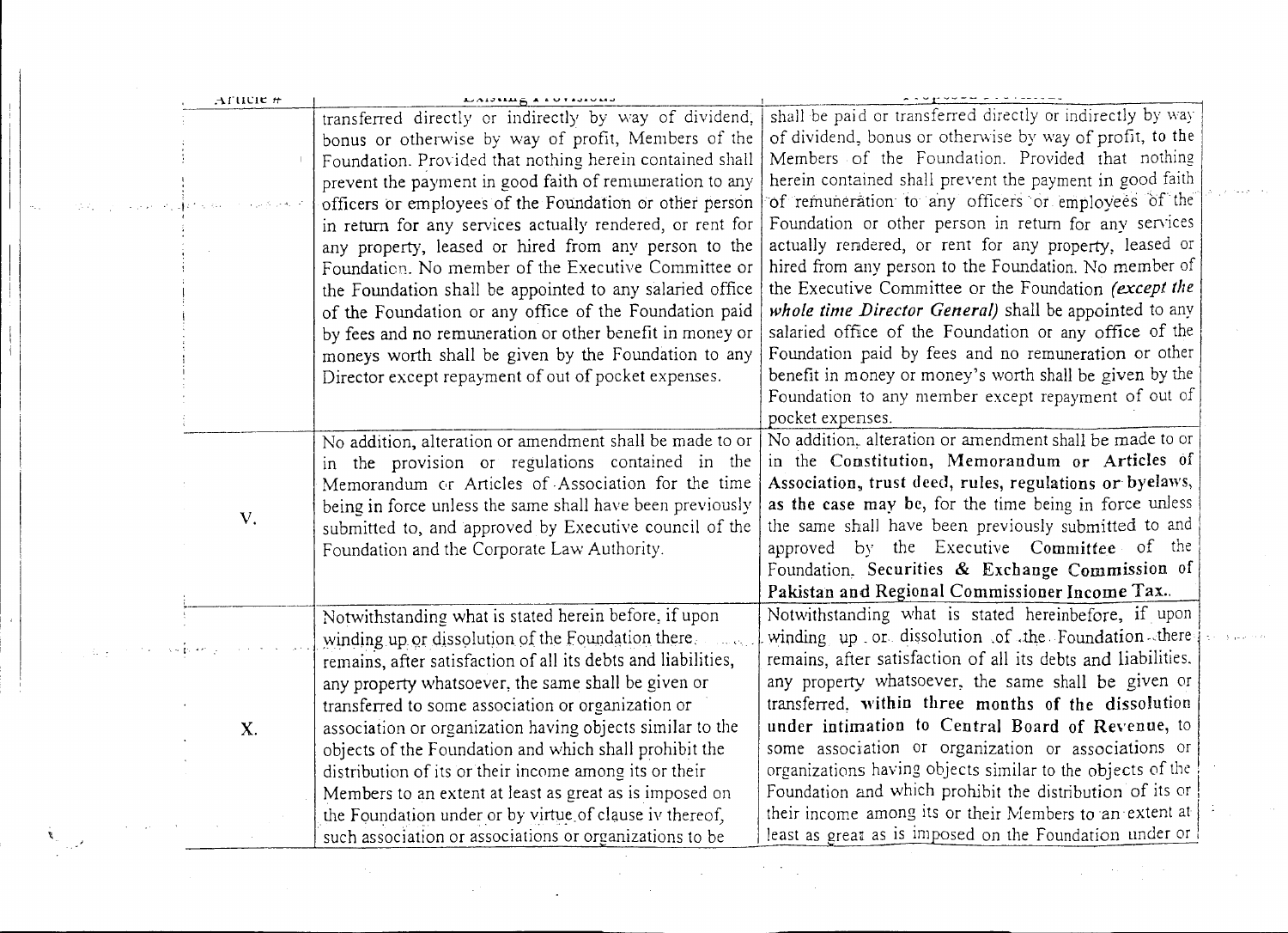| Article #                                       | <b>Existing Provisions</b>                                                                                                                                                                                | Proposed Provisions                                                                                                                                                                                                                                |
|-------------------------------------------------|-----------------------------------------------------------------------------------------------------------------------------------------------------------------------------------------------------------|----------------------------------------------------------------------------------------------------------------------------------------------------------------------------------------------------------------------------------------------------|
| a mang-terson benefits a participate of the dec | determined by the Members of the Foundation at or<br>before the time of dissolution and in default by court<br>having jurisdiction.                                                                       | by virtue of clause IV hereof; such association or<br>associations or organization or organizations to be<br>determined by the Members of the Foundation at or<br>before the time of dissolution and in default by a Ceurt<br>having jurisdiction. |
|                                                 | We the several person whose designations, names,<br>addresses and descriptions are subscribed here below are<br>desirous of being formed into a Company in pursuance<br>of his Memorandum of Association. | We, the several persons whose designations, names.<br>addresses and descriptions are subscribed here below.<br>are desirous of being formed into a Company in<br>pursuance of this Memorandum of Association.                                      |
|                                                 | Father's Name Nationality Occupation<br>Name                                                                                                                                                              | 'Father's Name Nationality Occupation<br>Name                                                                                                                                                                                                      |
|                                                 | Secretary<br>Housing and Works.                                                                                                                                                                           | Secretary<br>Housing and Works.                                                                                                                                                                                                                    |
|                                                 | Joint Secretary<br>Works Division.                                                                                                                                                                        | Sr.Joint Secretary<br><i>Housing</i> and Works.                                                                                                                                                                                                    |
| LIST OF<br><b>SUBSCIBERS</b>                    | Financial Advisor,<br>Works Division.                                                                                                                                                                     | Financial Advisor (Works).<br><b>Additional Secretary /Joint Secretary</b>                                                                                                                                                                         |
|                                                 | Joint Secretary                                                                                                                                                                                           | Interior Division.                                                                                                                                                                                                                                 |
|                                                 | Cabinet Division.<br>Director General,                                                                                                                                                                    | Director General,<br>Pakistan P. W. D.                                                                                                                                                                                                             |
|                                                 | Pakistan P. W. D.                                                                                                                                                                                         | Director General                                                                                                                                                                                                                                   |
|                                                 | Deputy Secretary (Admn),<br>Works Division.                                                                                                                                                               | <b>FGE Housing Foundation.</b>                                                                                                                                                                                                                     |
|                                                 | OSD(P & EC)                                                                                                                                                                                               | Engineering Advisor,<br>Housing and Works.                                                                                                                                                                                                         |
|                                                 |                                                                                                                                                                                                           | Member (Planning) CDA.                                                                                                                                                                                                                             |

!<br>!<br>!

I I I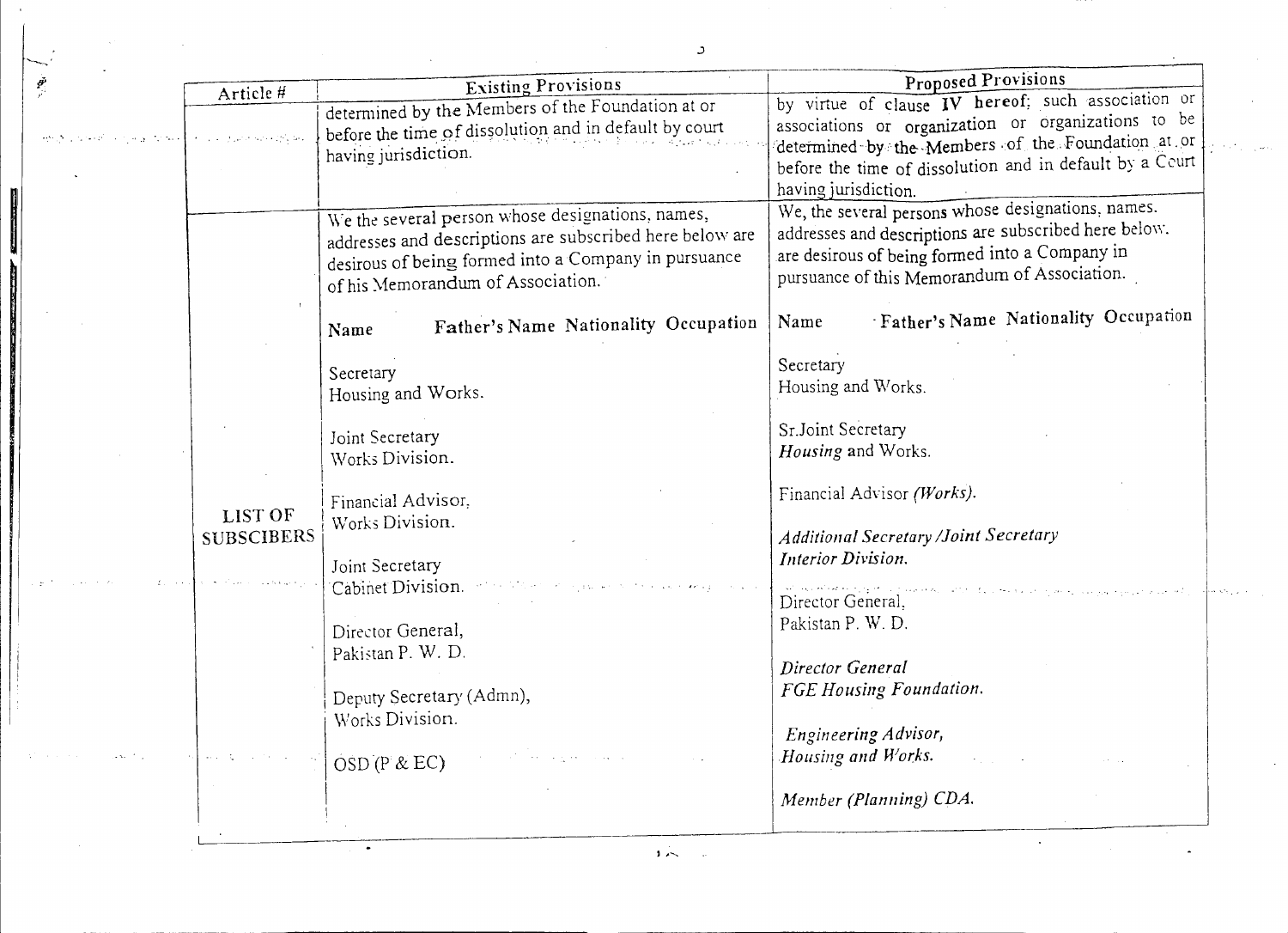4

| Article# | <b>Existing Provisions</b> | <b>Proposed Provisions</b>                                                                                                         |
|----------|----------------------------|------------------------------------------------------------------------------------------------------------------------------------|
|          |                            | Deputy Secretary (Admn).                                                                                                           |
|          |                            | , we also a consequently a minimal transformation in the sequence of $\mu$ Housing and Works. And the consequence specifically for |

## *B. PROPOSED CHANGES IN ARTICLES OF ASSOCIATION*

*;':1.'*

 $\alpha_1,\alpha_2\in\mathbb{N}$ 

| Article # | <b>Existing Provisions</b>                                                                                                                                                                                                                                                                                                                                                                                                                                                                                                                                                                                                                                                                                                                        | Proposed Provisions                                                                                                                                                                                                                                                                                                                                                                                                                                                                                                                                                                                                                                                                                                                          |
|-----------|---------------------------------------------------------------------------------------------------------------------------------------------------------------------------------------------------------------------------------------------------------------------------------------------------------------------------------------------------------------------------------------------------------------------------------------------------------------------------------------------------------------------------------------------------------------------------------------------------------------------------------------------------------------------------------------------------------------------------------------------------|----------------------------------------------------------------------------------------------------------------------------------------------------------------------------------------------------------------------------------------------------------------------------------------------------------------------------------------------------------------------------------------------------------------------------------------------------------------------------------------------------------------------------------------------------------------------------------------------------------------------------------------------------------------------------------------------------------------------------------------------|
| II(e)     | Ordinary<br>member<br>Federal<br>means<br>Government  <br>Employees admitted as Ordinary Member of the<br>Foundation.                                                                                                                                                                                                                                                                                                                                                                                                                                                                                                                                                                                                                             | Ordinary member means any Federal Government<br>Employee admitted as Ordinary Member of the<br>Foundation as envisaged in Article III hereinafter.                                                                                                                                                                                                                                                                                                                                                                                                                                                                                                                                                                                           |
| II(i)     | Committee<br>Executive<br>subscriber<br>the<br>means<br>to<br>Memorandum and Articles of Association.                                                                                                                                                                                                                                                                                                                                                                                                                                                                                                                                                                                                                                             | Executive Committee means subscribers to<br>the<br>Memorandum and Articles of Association and any<br>member co-opted by the Executive Committee.                                                                                                                                                                                                                                                                                                                                                                                                                                                                                                                                                                                             |
| III       | MEMBERSHIP.<br>Ordinary membership of the Foundation shall be<br>a)<br>open to all Federal Government Employees<br>which shall be approved by the Executive<br>Committee on an application/affidavit made by<br>the persons in writing and on payment of such<br>fees as may be prescribed from time to time by<br>the Executive Committee.<br>b) Membership shall be terminate by:<br>Resignation in writing from the Foundation<br>i)<br>Removal and dismissal from the Federal<br>$\overline{ii}$<br>Government Service provided so allotment<br>has been made to him/her before the<br>above-mentioned events.<br>In case of death, the membership shall be transferred<br>to the nominee of the members on the same terms<br>and conditions. | A. MEMBERSHIP.<br>The members of the F. G. E. Housing<br>a)<br>Foundation shall be restricted to twelve (12) as<br>per details given below:<br>Secretary Housing and Works<br>i<br>Sr.Joint Secretary Housing and Works<br>ii)<br>iii)<br>Financial Advisor (Works)<br>Additional Secretary/Joint<br>iv)<br>Secretary,<br>Ministry of Interior<br>Engineering Advisor<br>$\nu$<br>Directror General Pak. P. W. D.<br>vi)<br>vii)<br>Director General, F. G. E. Housing<br>Foundation<br>viii) Deputy Secretary (Housing and Works)<br>Member (Planning) CDA<br>$i\mathbf{x}$ )<br>Three representatives of allottees.<br>x)<br>The aforementioned persons at S. No: (i) to $(ix)$<br>(b)<br>being subscribers to the Articles of Association |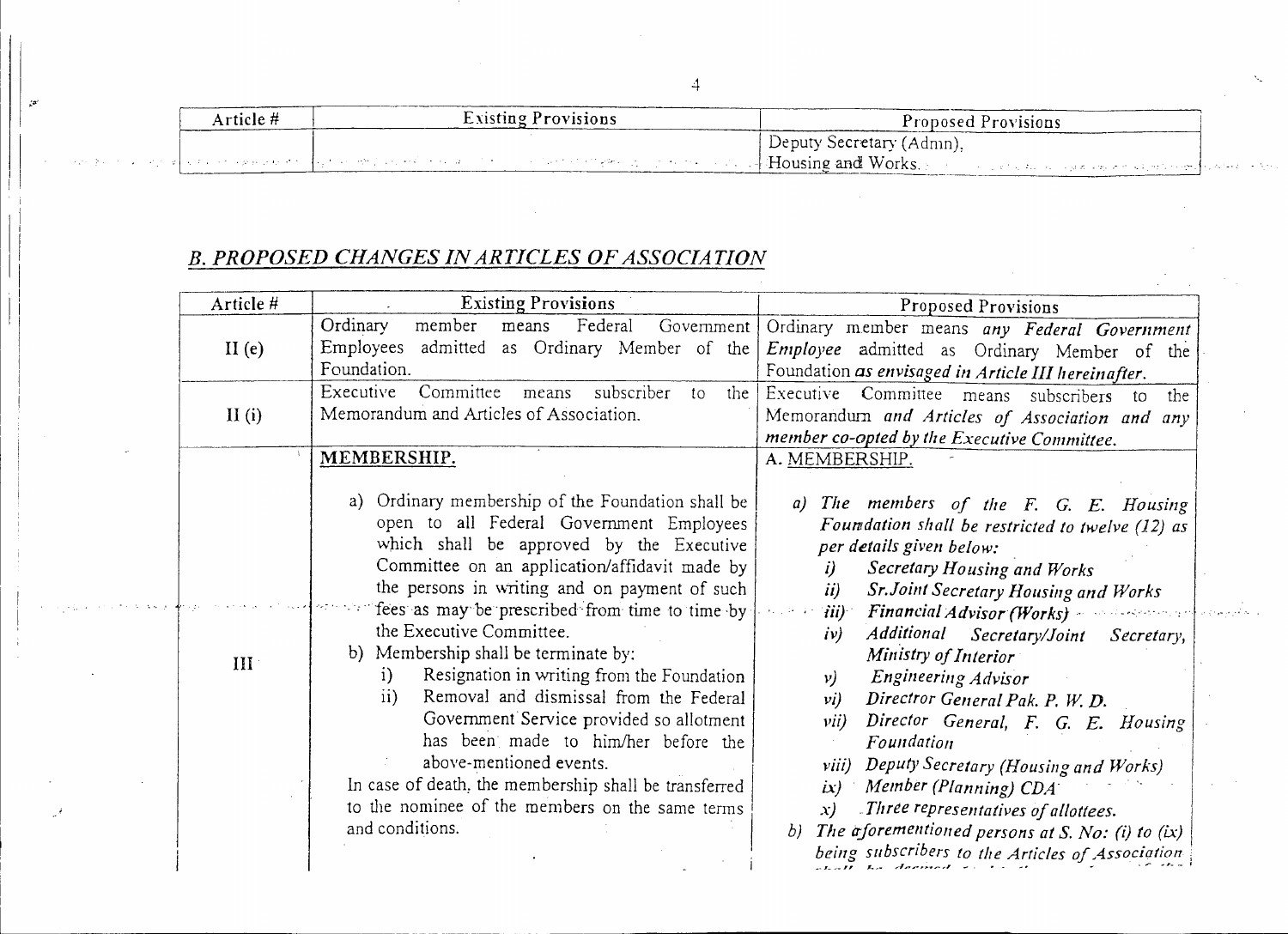| Article #                                       | <b>Existing Provisions</b>                                                                                                                                                                                                                                                                                                                                                                                                                                                                                                                                |                                                                                                                                                                                                                                                                                                                                                                                                                                                                                                                                                                                                                                                      |
|-------------------------------------------------|-----------------------------------------------------------------------------------------------------------------------------------------------------------------------------------------------------------------------------------------------------------------------------------------------------------------------------------------------------------------------------------------------------------------------------------------------------------------------------------------------------------------------------------------------------------|------------------------------------------------------------------------------------------------------------------------------------------------------------------------------------------------------------------------------------------------------------------------------------------------------------------------------------------------------------------------------------------------------------------------------------------------------------------------------------------------------------------------------------------------------------------------------------------------------------------------------------------------------|
|                                                 |                                                                                                                                                                                                                                                                                                                                                                                                                                                                                                                                                           | Proposed Provisions<br>Housing Foundation.<br>$\mathcal{C}$<br>The three representatives of allottees will be<br>appointed as co-opted member for a period of<br>"three years after the approval of Executive"<br>Committee.                                                                                                                                                                                                                                                                                                                                                                                                                         |
|                                                 |                                                                                                                                                                                                                                                                                                                                                                                                                                                                                                                                                           | <b>B. TERMINATION OF MEMBERSHIP.</b><br>Membership shall be terminated by:<br>Resignation in writing.<br>a)<br>b)<br>In case of death.<br>Membership shall not be transferred to the                                                                                                                                                                                                                                                                                                                                                                                                                                                                 |
| $IV-A(3)$                                       | The composition of the /Executive Committee will be by<br>designation as under:<br><sup>1</sup><br>Secretary Housing and Works.<br>$\overline{ii}$<br>Joint Secretary Works Division.<br>$\overline{\text{iii}}$<br>Financial Advisor, Works Division.<br>iv)<br>Joint Secretary Cabinet Division.<br>$\mathbf{v})$<br>Director General, Pakistan P. W. D.<br>$\rm{vi})$<br>Deputy Secretary (Admn), Works Division.<br>$\overline{\text{vii}}$<br>OSD (P & EC)<br>والمعلوم والمتعرفة فيعرفه والمستعرض والمتعارف والمتعارف فالمتحارث والمتعارفة والمستعار | nominee of a member.<br>The composition of the <i>Executive</i> Committee will be by<br>designation as under:<br>i)<br>Secretary Housing and Works:<br>Chairman<br>Sr.Joint Secretary ( $H \& W$ ):<br>$\left  \mathbf{u} \right\rangle$<br>Vice Chairman<br>Financial Advisor (Works):<br>$\{111\}$<br>Member<br>iv)<br>Additional Secretary/Joint Secretary, Ministry of<br>Interior: Member<br>$\mathbf{v})$<br>Engineering Advisor:<br>Member<br>Director General Pak. P. W. D.:<br>$\mathbf{vi})$<br>Member<br>vii) Director General, F. G. E.<br>Housing Foundation:<br>Member/Secretary<br>viii) Deputy Secretary (Housing and Works): Member |
| IV-A $(4)$<br>$\mathcal{L} \subset \mathcal{I}$ | Policy decision to the committee shall be laid down by<br>the Board of Governors consisting of Members including<br>the Chairman, by virtue of their office, namely:<br>i) Minister for Housing & Works: Chairman<br>ii) Secretary Cabinet Division:<br>Member<br>iii)Secretary Establishment Division:<br>Member<br>iv) Secretary Ministry of Finance:<br>Member<br>v) Secretary Housing & Works:<br>Member/Secretary                                                                                                                                    | ix) Member (Planning) CDA:<br>Member<br>Three co-opted Members.<br>$\chi$<br>The major policy decisions/guidelines of the Foundation<br>shall be laid down by the Board of Governors consisting<br>of Members including the Chairman, by virtue of their<br>office, namely:<br>i) Minister for Housing & Works:<br>Chairman<br>ii) Secretary Cabinet Division:<br>Member<br>iii)Secretary Interior Division:<br>Member<br>iv) Secretary Establishment Division: Member                                                                                                                                                                               |

 $-1.5$   $-$ 

*\~J*

I !  $\mathbf{I}$ I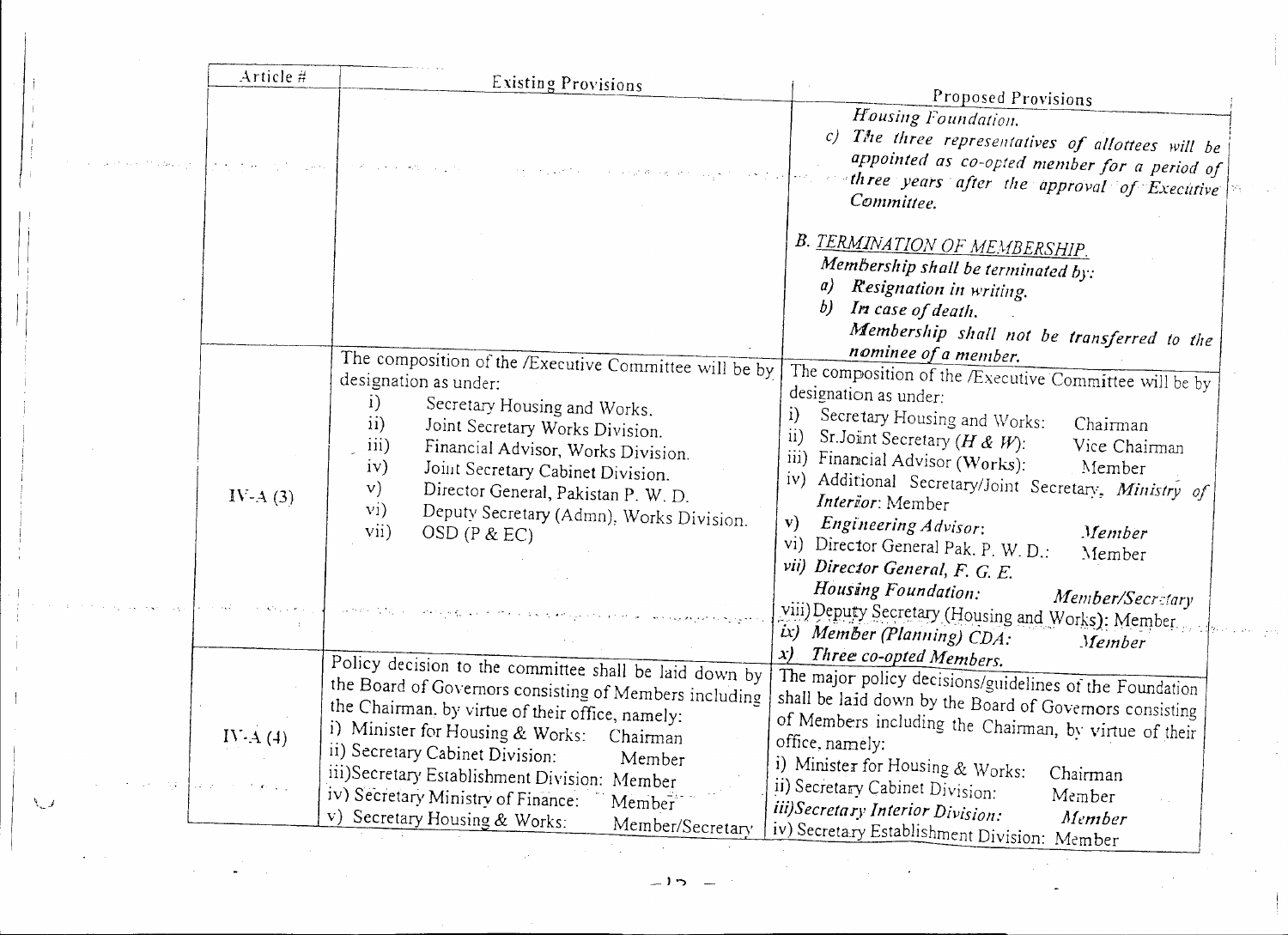| Article # | <b>Existing Provisions</b>                                  |                                                                                                      |
|-----------|-------------------------------------------------------------|------------------------------------------------------------------------------------------------------|
|           | POWERS OF THE EXECUTIVE COMMITTEE.                          | Proposed Provisions                                                                                  |
|           | The Executive Committee shall exercise all powers of        | POWERS OF THE EXECUTIVE COMMITTEE.                                                                   |
|           | the<br>Board of Governors for effective control             | The Executive Committee shall exercise all powers of                                                 |
| $IV-B$    | management, supervision and direction in respect of all     | the Board of Governors for effective control,                                                        |
|           | the activities of the Cell including the following:         | management, supervision and direction in respect of all                                              |
|           | a)<br>All actions of the Executive Committee shall be       | the activities of the F. G. E. Housing Foundation                                                    |
|           |                                                             | including the following:                                                                             |
|           | valid and effective on formal approval of the               |                                                                                                      |
|           | Chairman of the Board of Governors.                         | Clause $I\mathcal{V}\text{-}B$ (a)<br>deleted.                                                       |
|           | To invest and deal with any of the moneys of the            | To invest and deal with any of the moneys of the                                                     |
|           | Foundation upon such securities and in such manner as       | Foundation upon such securities and in such manner as                                                |
| VIII(n)   | the Executive Committee thinks fit, and from time to        | the Executive Committee thinks fit, and from time to                                                 |
|           | time vary of realize such investment.                       |                                                                                                      |
|           |                                                             | time vary or realize such investment subject always to<br>the provisions of Article XIII (4) hereof. |
|           | The income and property of the Foundation shall be          |                                                                                                      |
|           | applied solely towards promotion of the objects of the      | The money, income and property of the Foundation shall                                               |
|           | Foundation as set forth in the Memorandum of                | be applied solely towards promotion of the objects of the                                            |
|           | Association, and no portion thereof shall be paid or        | Foundation as set forth in the Memorandum of                                                         |
|           | transferred, directly or indirectly, by way of dividend,    | Association, and no portion thereof shall be paid or                                                 |
|           | bonus or otherwise by way of profit, to the Members of      | transferred, directly or indirectly, by way of dividend,                                             |
|           | the Foundation. Provided that nothing herein shall          | bonus or otherwise by way of profit, to the Members of                                               |
|           | prevent the payment in good faith or remuneration to any    | the Foundation. Provided that nothing herein shall                                                   |
|           | officer or servant of the Foundation or to any member       | prevent the payment in good faith or remuneration to any                                             |
| XI.       | thereof or other person in return for any services actually | officer or servant of the Foundation or to any member                                                |
|           | rendered, to the Foundation. Provided further that no       | thereof or other person in return for any services actually                                          |
|           | member of the Executive Committee or the Foundation         | rendered to the Foundation. Provided further that no                                                 |
|           | shall be appointed to any salaried office of the            | member of the Executive Committee or the Foundation                                                  |
|           | Foundation or any office of the Foundation paid by fees     | (except the whole time Director General) shall be                                                    |
|           |                                                             | appointed to any salaried office of the Foundation or any                                            |
|           | and no remuneration shall be paid by the Foundation to      | office of the Foundation paid by fees and no                                                         |
|           | any member of such Executive Committee or Foundation        | remuneration shall be paid by the Foundation to any                                                  |
|           | except repayment of out of pocket expenses or premises      | member of such Executive Committee or Foundation                                                     |
|           | demised to the Foundation.                                  | except repayment of out of pocket expenses or premises                                               |
|           |                                                             | demised to the Foundation.                                                                           |
| XIII(1).  | True accounts shall be kept of sum of moneys received       | True accounts of sum of moneys received and expended                                                 |
|           | and expended by the Foundation and the matters in           | by the Foundation and the matters in respect of which                                                |
|           |                                                             |                                                                                                      |

i

н. , Ii  $\vert \vert$ 

> I I

I I <sup>i</sup> I I  $\vert \hspace{0.1cm} \vert$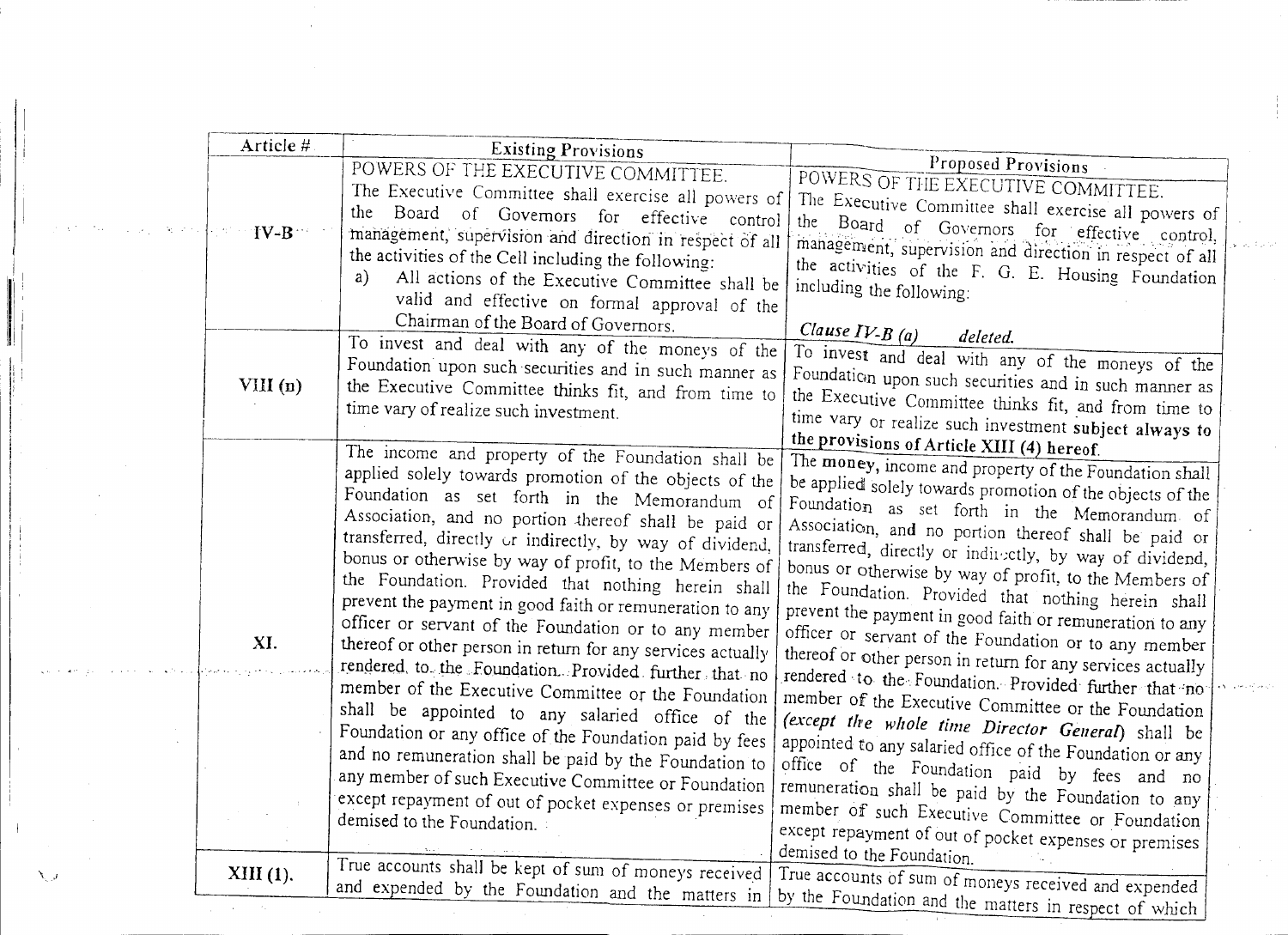| Article          | <b>Existing Provisions</b>                                                                                                                                                                                                                                                                                                                                                                                                                                                                                                                                                                          |                                                                                                                                                                                                                                                                                                                                                                                                                                                                                                                                                                                                                                                                                                                                                                                                                                                                                         |
|------------------|-----------------------------------------------------------------------------------------------------------------------------------------------------------------------------------------------------------------------------------------------------------------------------------------------------------------------------------------------------------------------------------------------------------------------------------------------------------------------------------------------------------------------------------------------------------------------------------------------------|-----------------------------------------------------------------------------------------------------------------------------------------------------------------------------------------------------------------------------------------------------------------------------------------------------------------------------------------------------------------------------------------------------------------------------------------------------------------------------------------------------------------------------------------------------------------------------------------------------------------------------------------------------------------------------------------------------------------------------------------------------------------------------------------------------------------------------------------------------------------------------------------|
|                  | respect of which such receipt and expenditure takes<br>place, and of the property credits and liabilities of the                                                                                                                                                                                                                                                                                                                                                                                                                                                                                    | <b>Proposed Provisions</b><br>such receipt and expenditure takes place and of the                                                                                                                                                                                                                                                                                                                                                                                                                                                                                                                                                                                                                                                                                                                                                                                                       |
|                  | Foundation. Once at least in every year, the accounts of<br>the Foundation shall be examined and the correctness of<br>the balance sheet ascertained by one or more chartered                                                                                                                                                                                                                                                                                                                                                                                                                       | property credits and liabilities of the Foundation shall be<br>maintained in accordance with generally accepted<br>accounting principles. Once at least in every year, the                                                                                                                                                                                                                                                                                                                                                                                                                                                                                                                                                                                                                                                                                                              |
|                  | accountants or firm of chartered accountants.                                                                                                                                                                                                                                                                                                                                                                                                                                                                                                                                                       | accounts of the Foundation shall be examined and the<br>correctness of the balance sheet ascertained by one or<br>more chartered accountants or firm of chartered<br>accountants.                                                                                                                                                                                                                                                                                                                                                                                                                                                                                                                                                                                                                                                                                                       |
| XIII (3).        | The books of accounts shall be kept at the registered<br>office of the Foundation or at such other place as the<br>Executive Committee shall think fit and shall be open to<br>inspection by members of the Executive Committee only<br>during business hours.                                                                                                                                                                                                                                                                                                                                      | The books of accounts shall be kept at<br>registered office of the Foundation or at such other place<br>as the Executive Committee shall think fit and shall be<br>open to inspection by members of the Executive<br>Committee and interested members of public without<br>any hindrance at all reasonable times.                                                                                                                                                                                                                                                                                                                                                                                                                                                                                                                                                                       |
| <b>NIII</b> (4). | The Executive Committee shall from time to time<br>determine whether and to what extent and at what time<br>and place and what conditions or regulations and<br>accounts and books of the Foundation or any of them<br>shall be open to inspection of members not being a<br>member of the Executive Committee and no member<br>(not being the member of the Executive Committee)<br>shall have any right of the inspecting any account or<br>book or document of the Foundation except as conferred<br>by law or authorized by the Executive Committee or by<br>the Foundation in general meeting. | The money validly set apart or not utilized, excluding<br>restricted funds, shall be restricted up to Twenty Five-<br>percent of the income of the Foundation unless<br>otherwise authorized by the Central Board of<br>Revenue. Provided that such surpluses or monies<br>validly set apart shall be invested in Government<br>securities, NIT units, a collective investment scheme<br>authorized or registered under the Non-Banking<br>Finance Companies (Establishment and Regulation)<br>Rules, 2003, mutual fund, a real estate investment<br>trust approved and authorised under the Real Estate<br>Investment Trust Rules, 2006, or scheduled banks.<br>Explanation: For the purpose of this rule, "restricted<br>funds" mean any fund received by the organization but<br>could not be spent and treated as revenue during year<br>due to any obligation placed by the donor. |
| XIII(5)          | None. Insert new sub clause 5 after sub clause 4 and<br>renumber the existing sub clauses 5 to 8 as 6 to 9.                                                                                                                                                                                                                                                                                                                                                                                                                                                                                         | All moneys of the Foundation shall be kept in one or<br>more accounts maintained in a scheduled bank, a<br>post office, National Savings Organization, National                                                                                                                                                                                                                                                                                                                                                                                                                                                                                                                                                                                                                                                                                                                         |
|                  |                                                                                                                                                                                                                                                                                                                                                                                                                                                                                                                                                                                                     | Bank of Pakistan or any Nationalized Commercial                                                                                                                                                                                                                                                                                                                                                                                                                                                                                                                                                                                                                                                                                                                                                                                                                                         |

**In Normal Design** ~ I

> I~ B in kalendari.<br>Ingka j ~, ~

I! !

 $\mathbb{Z}$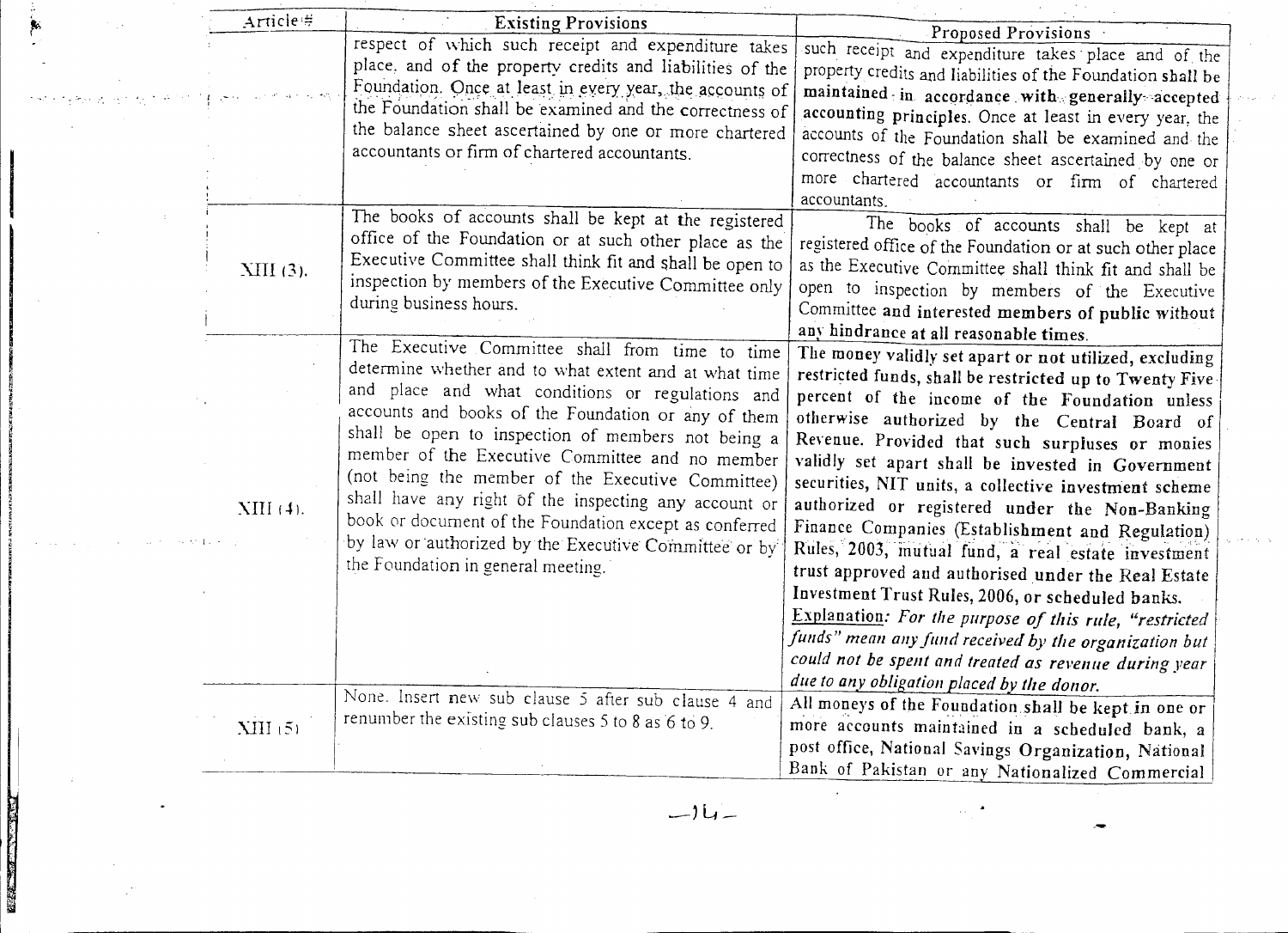| ALLICIC H                                  | Existing Provisions                                                                                                                                                                                                                                                                                                                                                                                                                                                                                                                                                                                                                                                                                                                                                                                            |                                                                                                                                                                                                                                                                                                                                                                                                                                                                                                                                                                                                                                                                                                                                                                                                                                                                                              |
|--------------------------------------------|----------------------------------------------------------------------------------------------------------------------------------------------------------------------------------------------------------------------------------------------------------------------------------------------------------------------------------------------------------------------------------------------------------------------------------------------------------------------------------------------------------------------------------------------------------------------------------------------------------------------------------------------------------------------------------------------------------------------------------------------------------------------------------------------------------------|----------------------------------------------------------------------------------------------------------------------------------------------------------------------------------------------------------------------------------------------------------------------------------------------------------------------------------------------------------------------------------------------------------------------------------------------------------------------------------------------------------------------------------------------------------------------------------------------------------------------------------------------------------------------------------------------------------------------------------------------------------------------------------------------------------------------------------------------------------------------------------------------|
|                                            |                                                                                                                                                                                                                                                                                                                                                                                                                                                                                                                                                                                                                                                                                                                                                                                                                | Proposed Provisions<br>Bank.                                                                                                                                                                                                                                                                                                                                                                                                                                                                                                                                                                                                                                                                                                                                                                                                                                                                 |
| XIII(7)<br>÷                               | A copy of the balance sheet and report of the Executive<br>Committee and of Auditors shall twenty one days prior<br>to the Annual General Meeting be sent to the persons<br>entitled to receive notice of General Meeting in the same<br>manner in which notices are given hereunder and during<br>the said period of twenty one days the copies thereof<br>shall be available for inspection of all the members of<br>the Foundation at the registered office of the Foundation<br>during business hours.                                                                                                                                                                                                                                                                                                     | A copy of the balance sheet and report of the Executive<br>Committee and of Auditors shall, twenty one days prior<br>to the Annual General Meeting, be sent to the persons<br>entitled to receive notice of General Meeting in the same<br>manner in which notices are given hereunder and during<br>the said period of twenty one days the copies thereof<br>shall be available for inspection of all the members of<br>the Foundation and interested members of public at<br>the registered office of the Foundation during business<br>hours.                                                                                                                                                                                                                                                                                                                                             |
|                                            | DISTRIBUTION ON WINDING UP.                                                                                                                                                                                                                                                                                                                                                                                                                                                                                                                                                                                                                                                                                                                                                                                    | DISTRIBUTION ON WINDING UP.                                                                                                                                                                                                                                                                                                                                                                                                                                                                                                                                                                                                                                                                                                                                                                                                                                                                  |
| XV.<br><b>LIST OF</b><br><b>SUBSCIBERS</b> | If upon winding up or dissolution of the Foundation<br>there remains after satisfaction of all its debts and<br>liabilities and property whatsoever, the same shall not be<br>paid to or distributed among the members of the<br>Foundation but shall be given or transferred to some<br>other institution or institutions having objects similar to<br>the objects of the Foundation to be determined by the<br>members of the Foundation in a general meeting of the<br>Foundation and in default thereof by Court having<br>jurisdiction. Education which we shall consider the set of the compa<br>We the several person whose designations, names,<br>addresses and descriptions are subscribed here below are<br>desirous of being formed into a Company in pursuance<br>of his Articles of Association. | If upon winding up or dissolution of the Foundation<br>there remains after satisfaction of all its debts and<br>liabilities and property whatsoever, the same shall not be<br>paid to or distributed among the members of the<br>Foundation but shall be given or transferred, within<br>three months of the dissolution under intimation to<br>Central Board of Revenue, to some other association<br>or associations or organization or organizations,<br>having objects similar to the objects of the Foundation,<br>to be determined by the members of the Foundation in a<br>general meeting of the Foundation and in default thereof<br>by a Court having jurisdiction.<br>We, the several persons whose designations, names,<br>addresses and descriptions are subscribed here below,<br>are desirous of being formed into a Company in<br>pursuance of this Articles of Association. |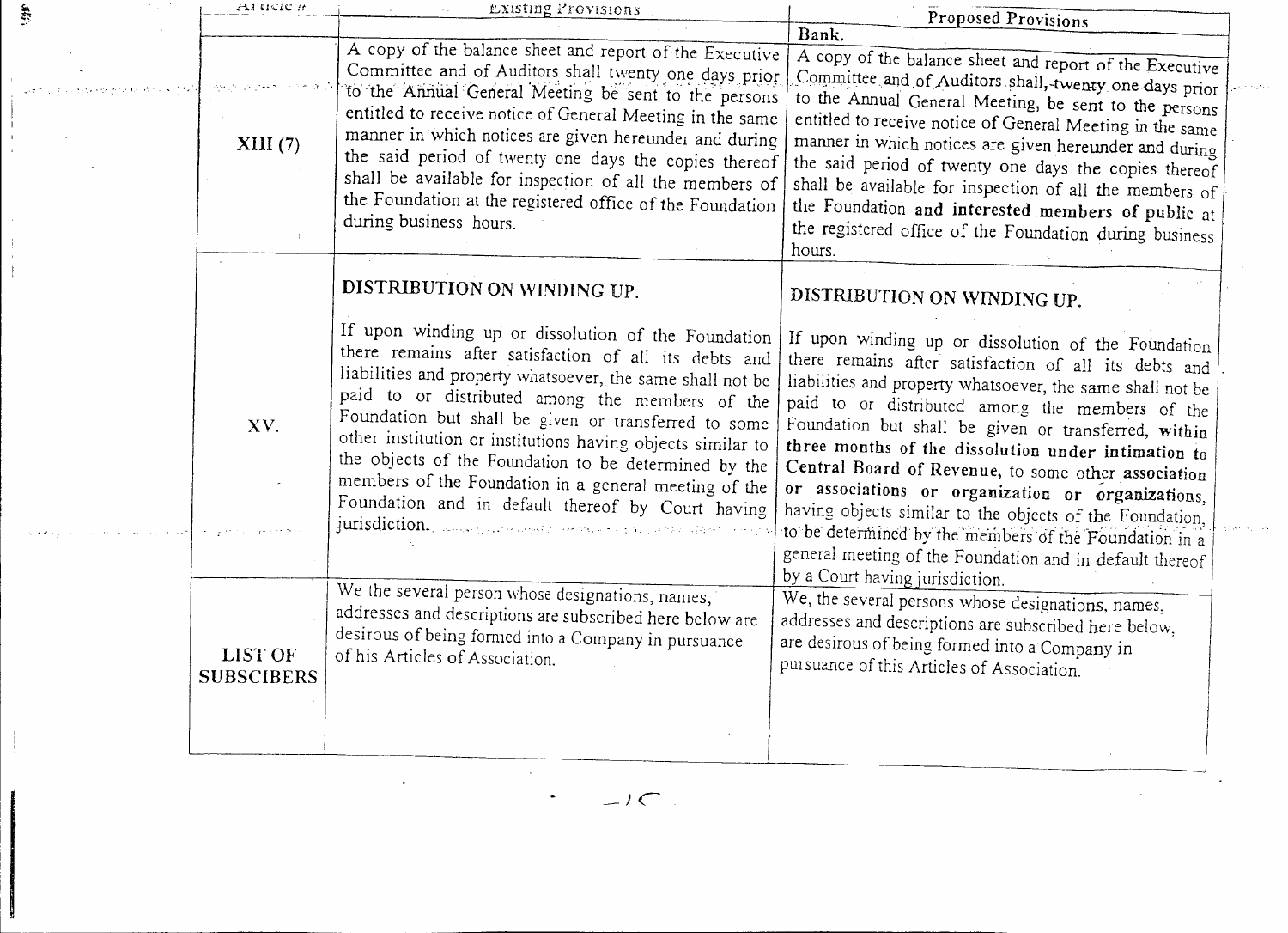| Article #                        | Existing Provisions                                    |                                                                                                                |
|----------------------------------|--------------------------------------------------------|----------------------------------------------------------------------------------------------------------------|
|                                  |                                                        | Proposed Provisions                                                                                            |
|                                  |                                                        |                                                                                                                |
|                                  |                                                        |                                                                                                                |
| on a send and all support of the |                                                        | a ka saba sa daga sa kalawar a sa sa a sa kara siyaarar ka san sa sa sa sa san san san a a sa ta ta ta sa sa s |
|                                  |                                                        |                                                                                                                |
|                                  |                                                        |                                                                                                                |
|                                  | Name.                                                  |                                                                                                                |
|                                  | Father's Name. Nationality. Occupation.                | Name.                                                                                                          |
|                                  |                                                        | Father's Name. Nationality. Occupation.                                                                        |
|                                  | Secretary                                              |                                                                                                                |
|                                  | Housing and Works.                                     | Secretary                                                                                                      |
|                                  |                                                        | Housing and Works.                                                                                             |
|                                  | Joint Secretary                                        |                                                                                                                |
|                                  | Works Division.                                        | Sr, Joint Secretary                                                                                            |
|                                  |                                                        | Housing and Works.                                                                                             |
|                                  |                                                        |                                                                                                                |
|                                  | Financial Advisor,                                     |                                                                                                                |
|                                  | Works Division.                                        | Financial Advisor (Works).                                                                                     |
|                                  |                                                        |                                                                                                                |
|                                  | Joint Secretary                                        | Additional Secretary/Joint Secretary                                                                           |
|                                  | Cabinet Division.                                      | Interior Division.                                                                                             |
|                                  |                                                        |                                                                                                                |
|                                  | Director General,                                      | Director General.                                                                                              |
|                                  | Pakistan P. W. D.                                      | Pakistan P. W. D.                                                                                              |
|                                  |                                                        |                                                                                                                |
|                                  |                                                        |                                                                                                                |
|                                  | Deputy Secretary (Admn), and the second control of the | Director General                                                                                               |
|                                  | Works Division.                                        | FGE Housing Foundation.<br>المتواصل أعطاء والمستنب                                                             |
|                                  |                                                        |                                                                                                                |
|                                  | CSD(P & EC)                                            | Engineering Advisor,                                                                                           |
|                                  |                                                        | Housing and Works.                                                                                             |
|                                  |                                                        |                                                                                                                |
|                                  |                                                        | Member (Planning) CDA.                                                                                         |
|                                  |                                                        |                                                                                                                |
|                                  |                                                        |                                                                                                                |
|                                  |                                                        | Deputy Secretary (Admn).                                                                                       |
|                                  |                                                        | Housing and Works.                                                                                             |

 $-1/$ 

 $\mathcal{L}(\mathcal{L}(\mathcal{L}))$  and  $\mathcal{L}(\mathcal{L}(\mathcal{L}))$  . The set of  $\mathcal{L}(\mathcal{L})$ 

 $\sim$   $\sim$ 

 $\mathcal{L}(\mathcal{L})$  and  $\mathcal{L}(\mathcal{L})$  .

 $\hat{A}^{\dagger}$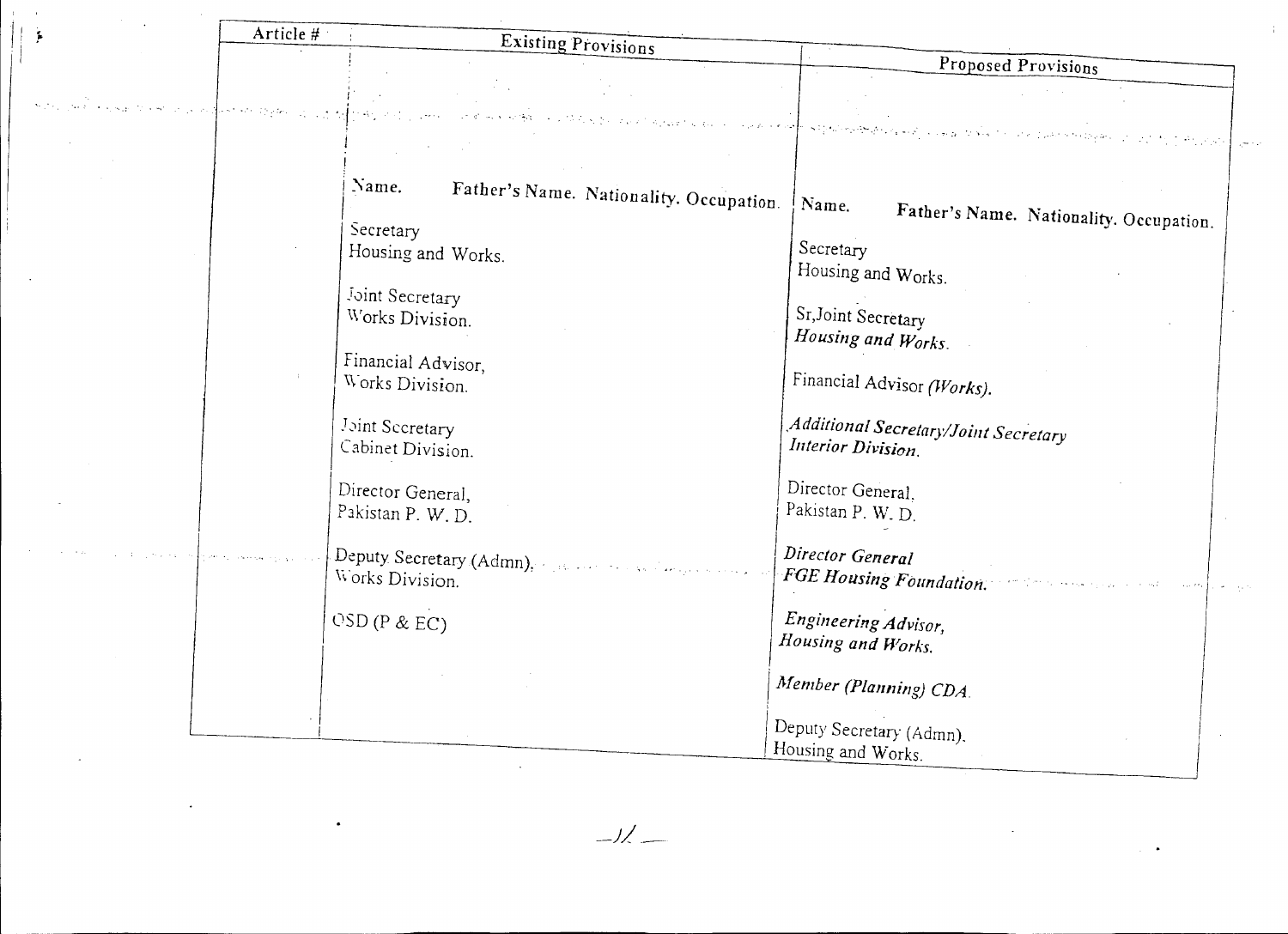## **AGENDA ITEM NO.7 MAKING THE APARTMENTS FOR LOW PAID GOVT.** EMPLOYEES **IN** SECTOR **G-11/3,4 ISLAMABAD TRANSFERABLE.**

22. The agenda item was deferred with the direction that the proposal for making the apartments transferable may be reviewed in line with the provisions available in the brochure of the scheme.

### **AGENDA ITEM NO.8 ALLOTMENTS OF PLOTS OUT OF PROFESSIONAL QUOTA (DEFERRED CASE OF LAST MEETING).**

23. The matter was examined by the Executive Committee in detail and the eligibility criteria was approved which is as follows: -

- i. The Federal Govt. Employees who are posted in the HF on deputation should have a minimum of one and a half year service in the HF and 10 years Federal Government service.
- ii. Contract and adhoc employees shall not be eligible.
- iii. Those who have already been allotted any plot by the FGE Housing Foundation or CDA shall not be eligible.
- iv. For the purpose of entitlement to a particular category regular posting in BPS shall be considered.

The Executive Committee observed that those who are posted in HF as on 12-09-2007 will be entitled whenever they complete above criteria. Moreover the contract employees/work charge and daily wages employees would be ineligible

#### **AGENDA ITEM NO.9 ALLOTMENT OF CATEGORY-III PLOT TO MR. MOHAMMAD MAJEED IN PHASE-IV OF THE HOUSING SCHEME.**

24. The Executive Committee was apprised that the Supreme Court of Pakistan has directed that Mr. Muhammad Majeed may be heard by the Executive Committee in person. Accordingly Mr. Muhammad Majeed appeared before the Committee and stated that the allotment of his plot was cancelled by the Housing Foundation, whereas, he did not receive any notice for cancellation. The Committee then constituted a Sub-committee comprising